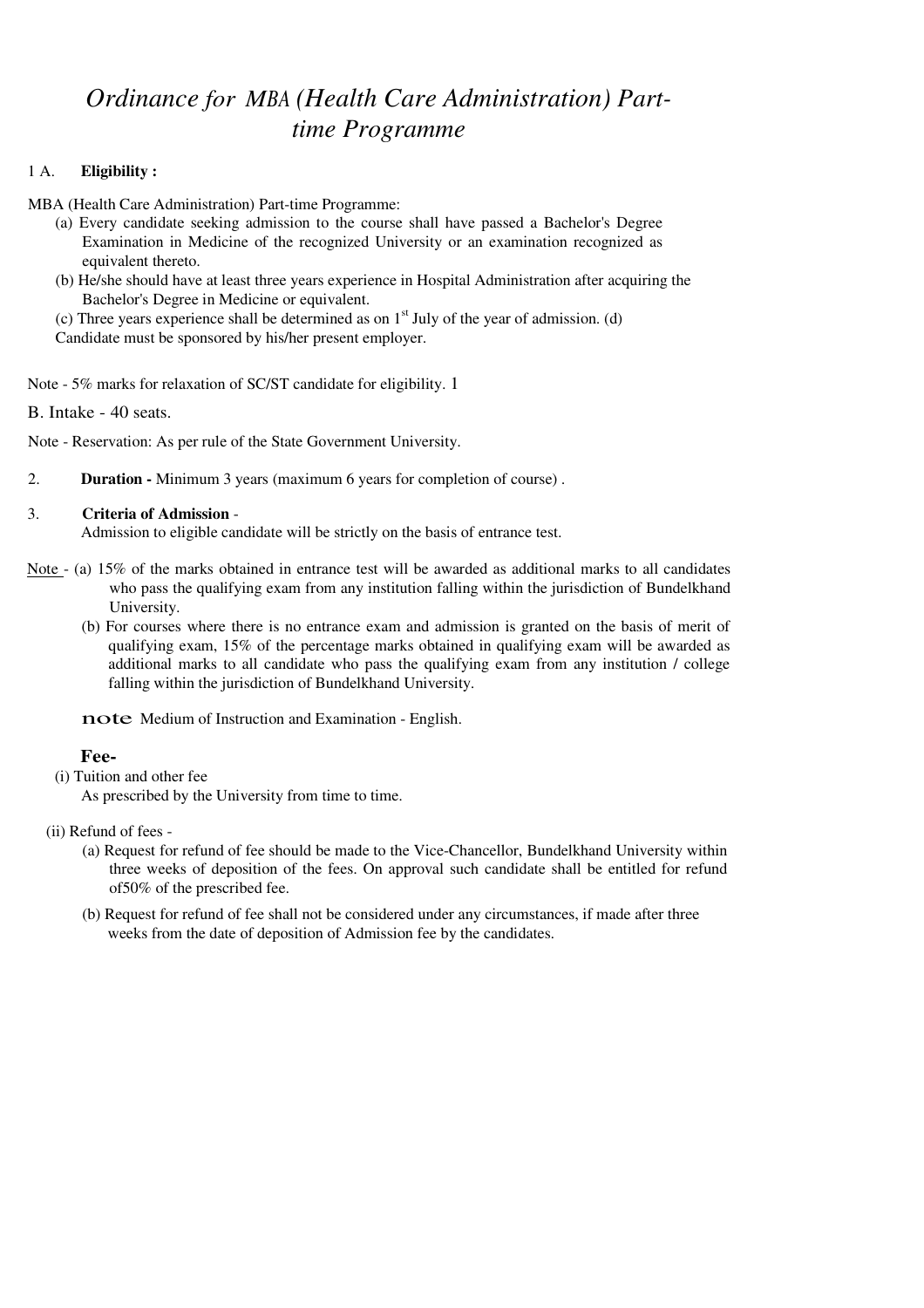# 6. **Examination -**

 (i) Attendance: Minimum attendance required to become eligible to appear in the examination for each paper shall be 75% of all class lectures (theory and practical).

In case a student is short of attendance due to illness, participation in sports, extra curricular activities etc the following rules shall apply.

- (a) Shortage of upto 10% shall be condoned by the HOD on the specific recommendation of the class teacher.
- (b) A shortage (; of up to 25% can be condoned by the Vice Chancellor on the specific recommendations of the Head of the Department.

# (ii) **Process of Evaluation**

# a (i) **Theory Papers**

Semester examination shall be conducted by the University as mentioned in the academic calendar of the department. The question paper will be set by examiners appointed by the Vice -Chancellor based on the recommendation of the board of studies. The pattern of the question paper will be decided by the University. The weightage of theory examination will be of 70%.

#### Il(ii) **Sessional Examination**

The subject teacher shall conduct sessional examinations to each theory paper. The questions will be objective / short answer type. The weightage of this examination will be 30%. Sessional are to be conducted by consulting faculties, round the session by the consent of ·HOD. Three sessional are to be conducted by each faculty for each paper. Sessional marks will be awarded as average of the two best sessionals performed by each student. If any student does not appear in the sessional examination before the commencement of the semester/ annual examination, he/she would not normally be allowed to appear in the semester / annual examination, except on payment of the penalty as per University Rules for sessional examination.

## (b) **Project work**

Every student should have to work on a project, the subject of the project work will be approved by their respective project guides and HOD/ coordinator.

The candidate shall be required to submit two copies of his/her Project Report, type-written. The last date for the receipt of project report in the office of the Registrar/ Head of the Department shall be one month before the commencement of the Examination provided that in exceptional cases the Head of the Department may extend the last date of receipt of the Project Report.

The Project Work shall carry 50 marks 35 marks for report and 15 marks for viva presentation the Project Report shall be evaluated jointly by the external and internal examiners at the time of VIvavoce.

# [c) **Training: Report -**

Every student shall be required to undergo practical training in an approved business organization for not less than six weeks to the maximum upto 8 weeks. Normally in the summer vacation after the end of the Fourth Semester. The Candidates shall be required to undergo training in the various areas of the organization concerned. The work done by the candidate in the training shall be submitted in the form of a training report. The Candidate shall be required to submit two copies of the training Report, type-written in double space in the office of the head of the department! coordinator. The last date for the receipt of the training Report in the office of the coordinator. shall be two months after the date of completion of the training provided that in exceptional cases the head of the Department may extend the last date of the receipt of the Training Report. The Training Report shall carry 100 marks fifty for report and fifty for viva presentation and the evaluation shall be done as under: Evaluation of the report and viva/presentation jointly by the external examiner, Head of the department and the training coordinator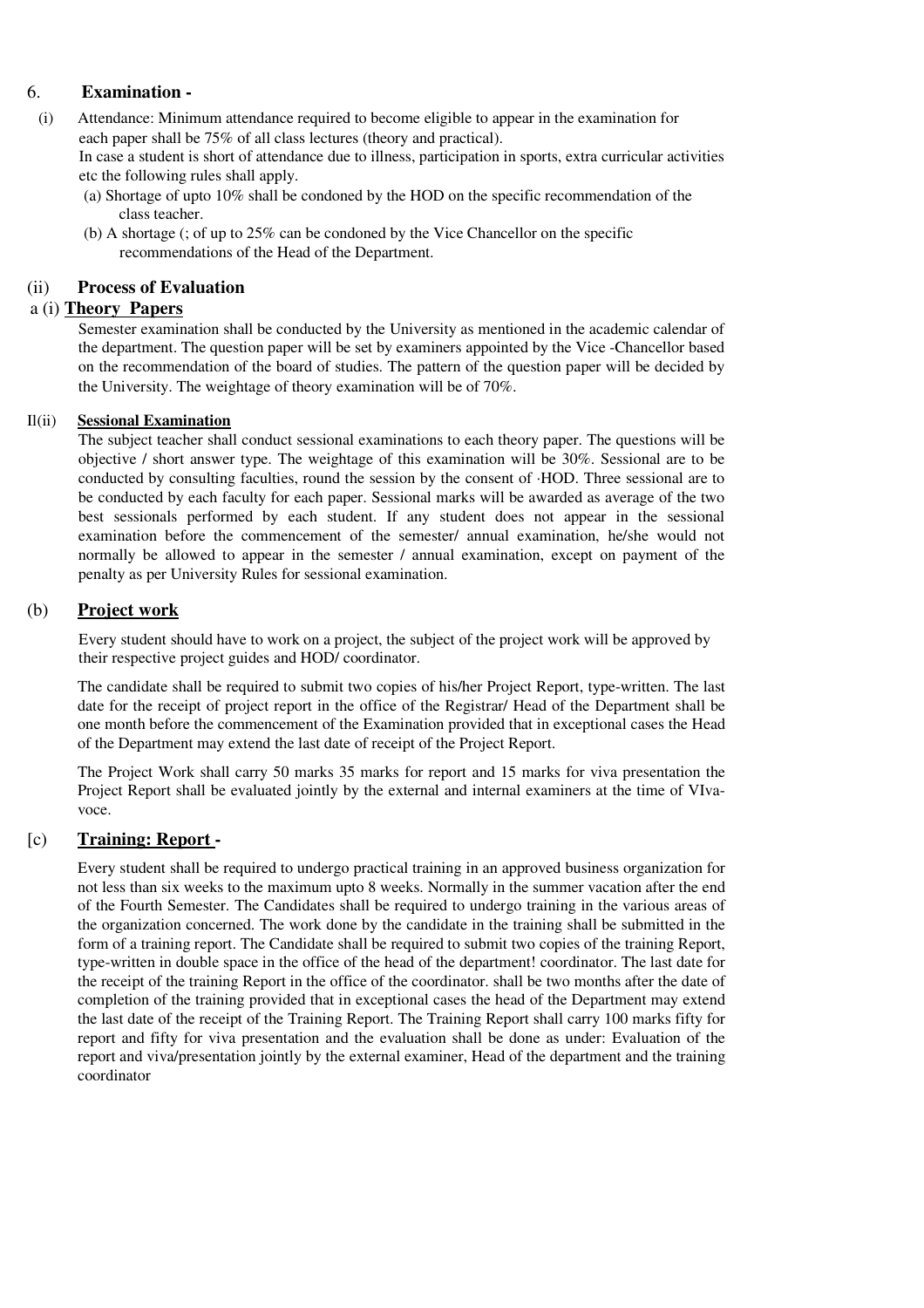### (iii) **Qualifying: marks and promotion**:

The minimum passing marks shall be 50% of each semester in the aggregate. The minimum pass marks 40% have to be obtained in theory, sessional, summer training and project work and practical individually. On the basis of percentage of total marks secured in the aggregate of all years by a candidate, he/ she shall be awarded a division, as per given details.

(a) Second Division: 50% or more than but less than 60%. (b) First Division: 60% or more than but less than 75%. (c) First Division with Distinction: 75% or more.

A candidate can be provisionally promoted to the next semester if he/she fulfills one of the following two conditions but he/she will have to clear back paper as per rules given below:-

- (a) If he/she has obtained 50% marks in the aggregate but has failed to secure 40% marks individually in theory, sessional, practical, summer training and Project work.
- (b) If he/she has secured 40% marks individually in theory sessional, summer training, practical and project work but has failed to secure 50% marks in the aggregate.

#### (iv) **Declaration of results and award of degree :**

After completion of the evaluation process, result will be declared by the university. Candidates declared successful may get the provisional degree from the Registrar / Vice-Chancellor of the University after one week of result. Original degree will be conferred at the time of convocation to be held annually as decided by Vice-Chancellor.

#### (v) **Back-paper and improvement**:

In case, a candidate is able to clear at least 50% theory papers in annual examination, he/ she will be promoted to next year on the condition that he/she has to clear remaining 50% or less theory papers as back-paper, which shall be conducted along with the scheduled exam of back paper for all University students. Such candidate will be given maximum two attempts to clear these back papers. The University may also hold a special back paper exam for all papers after the declaration of final year result.

A candidate may be allowed one chance to improve maximum up to two papers in next subsequent examination of that course.

The improvement of percentage will be allowed in every year.

#### **Note**:

- (a) If a candidate has availed of the chance of appearing in the back paper, he/she would not be allowed to improve his/her percentage.
- (b) For Improvement of percentage in semester examination, a candidate can take either one paper in each semester or two paper in any semester the improvement of percentage can be done only at the end of academic year.

#### (vi) **Ex-Student**

In case a student fails in the examination as per relevant provision he/she may be allowed to reappear in subsequent examination as an ex-student, without attending classes. He/she shall be required to appear  $\&$  clear all papers, exam etc. as per provision of the syllabus in that year the marks of dissertation would be carried over.

#### (vii) **Scrutiny**

Scrutiny facility will be given to the student in two papers on payment of prescribed fee as decided by the University from time to time.

#### **Amendment:** *'J*

Any ordinance, fee structure and eligibility is subject to amendment from time to time as may be decided by appropriate body of the University